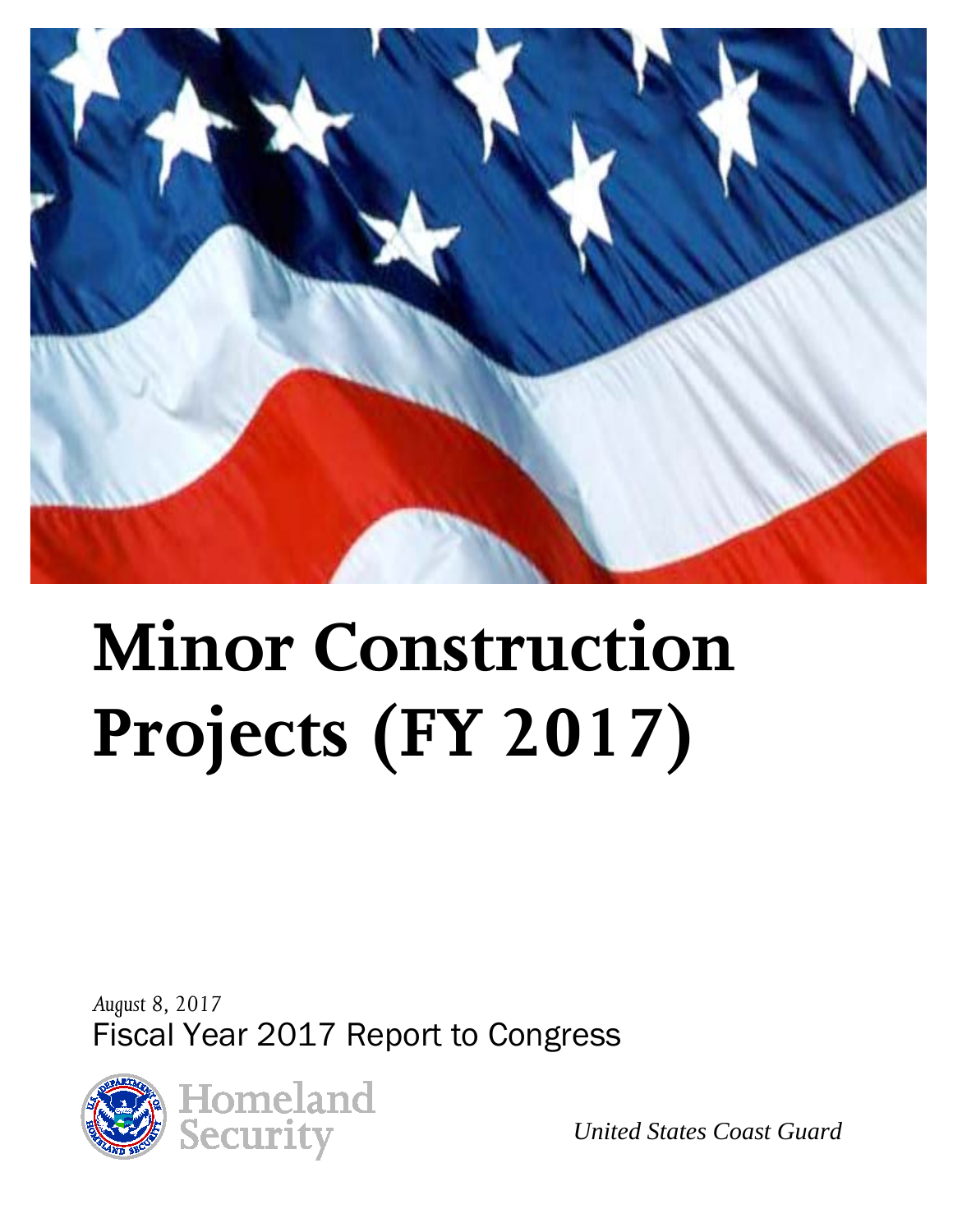#### Foreword

#### August 8, 2017

I am pleased to present the following report, "Minor Construction Projects (FY 2017)," which has been prepared by the U.S. Coast Guard.

Senate Report 114-264 accompanying the Fiscal Year 2017 Department of Homeland Security Appropriations Act (P.L. 115-31) directs the submission of a report detailing minor construction, sustainment, repair, replacement, or maintenance projects exceeding \$1 million for FY 2017.



Pursuant to congressional requirements, this report is being provided to the following Members of Congress:

> The Honorable John R. Carter Chairman, House Appropriations Subcommittee on Homeland Security

The Honorable Lucille Roybal-Allard Ranking Member, House Appropriations Subcommittee on Homeland Security

The Honorable John Boozman Chairman, Senate Appropriations Subcommittee on Homeland Security

The Honorable Jon Tester Ranking Member, Senate Appropriations Subcommittee on Homeland Security.

I am happy to answer any further questions that you may have. Please do not hesitate to contact me at (202) 372-4411 or the Department's Chief Financial Officer (Acting), Stacy Marcott, at (202) 447-5751.

Sincerely,

Paul F. Zukunft Admiral, U.S. Coast Guard Commandant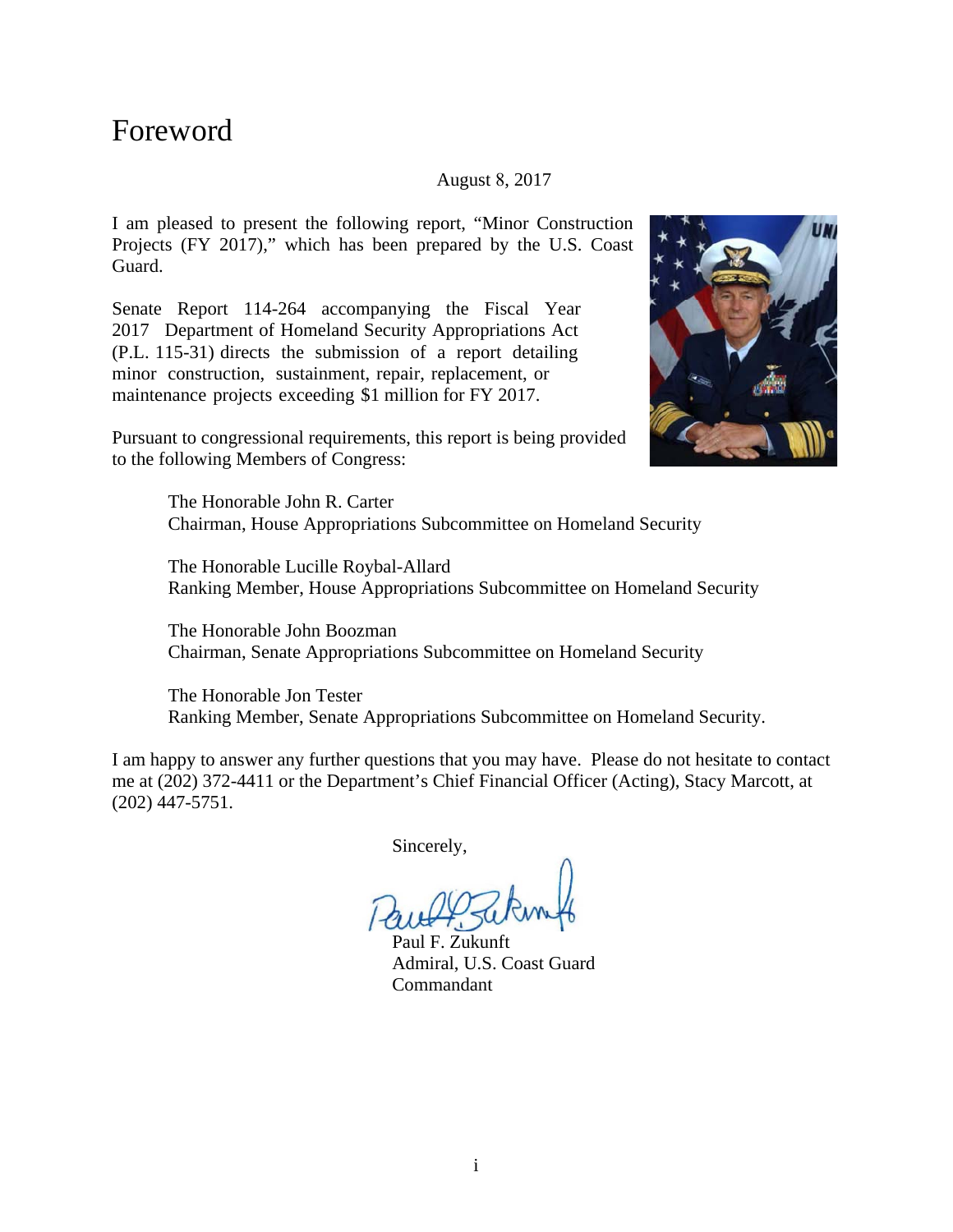

# Minor Construction Projects (FY 2017)

## Table of Contents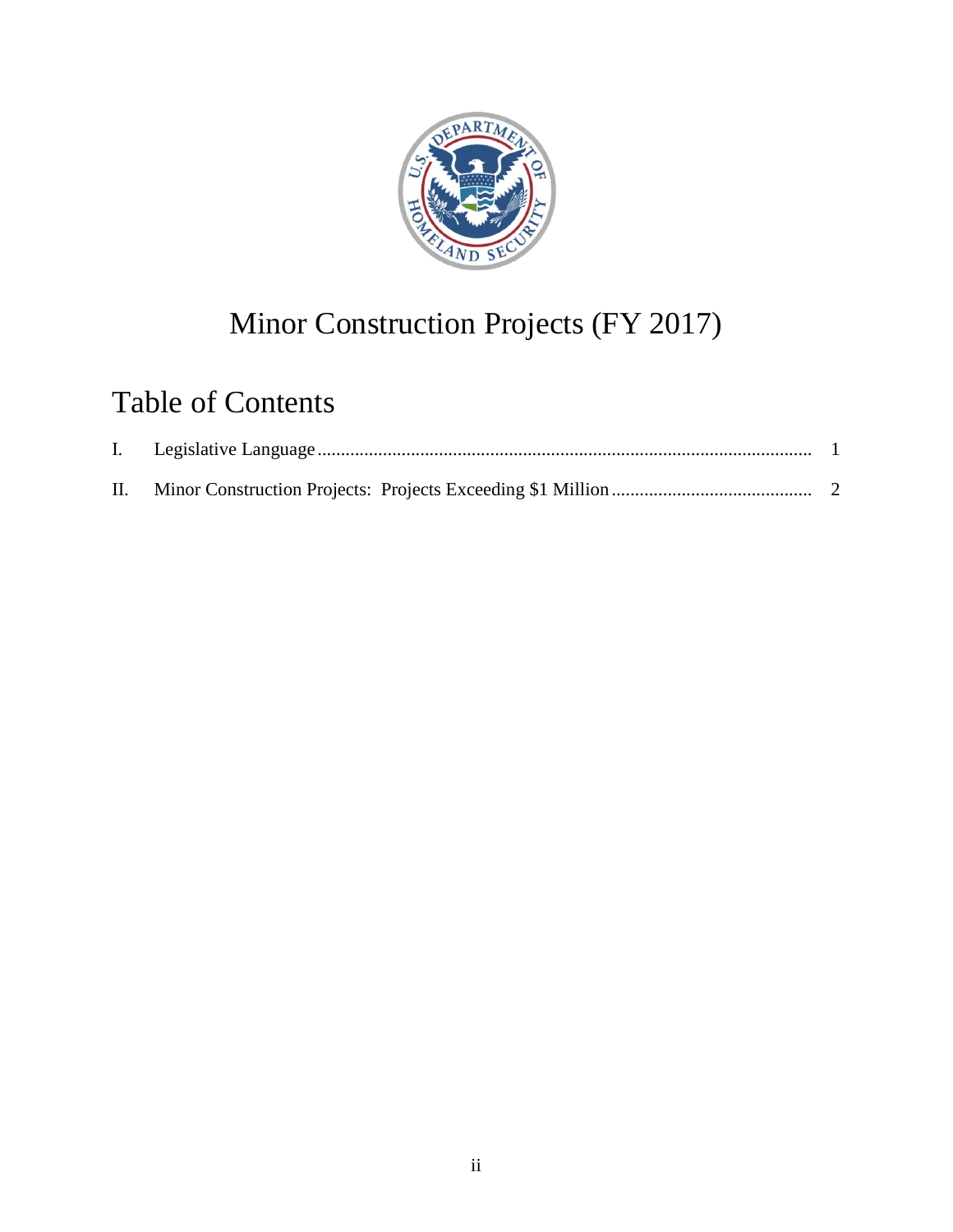### <span id="page-3-0"></span>I. Legislative Language

This report responds to language in Senate Report 114-264 accompanying the Fiscal Year 2017 Department of Homeland Security Appropriations Act (P.L. 115-31).

Senate Report 114-264 states:

#### MINOR SHORE INFRASTRUCTURE

The bill includes long-standing language to allow funds from the Operating Expenses appropriation to be used for the sustainment, repair, replacement, and maintenance of shore infrastructure, including projects to correct deficiencies for code compliance or that threaten life, health, or safety to an amount not exceeding 50 percent of a building's or structure's replacement value. Additionally, Operating Expenses funds are allowed to be used for contingent, emergent, or other unspecified minor construction projects, which includes new construction, procurement, development, conversion, rebuilding, improvement, or an extension of any facility not exceeding \$1,000,000 in total costs at any location for planned or unplanned operational needs.

Minor construction projects funded from the Operating Expenses appropriation can be combined with depot level maintenance projects for the sake of administrative and economic efficiency. The Coast Guard is to provide a report to the Committee not later than 45 days after the date of enactment of this act detailing such projects and any sustainment, repair, replacement, or maintenance projects over \$1,000,000 for fiscal year 2017.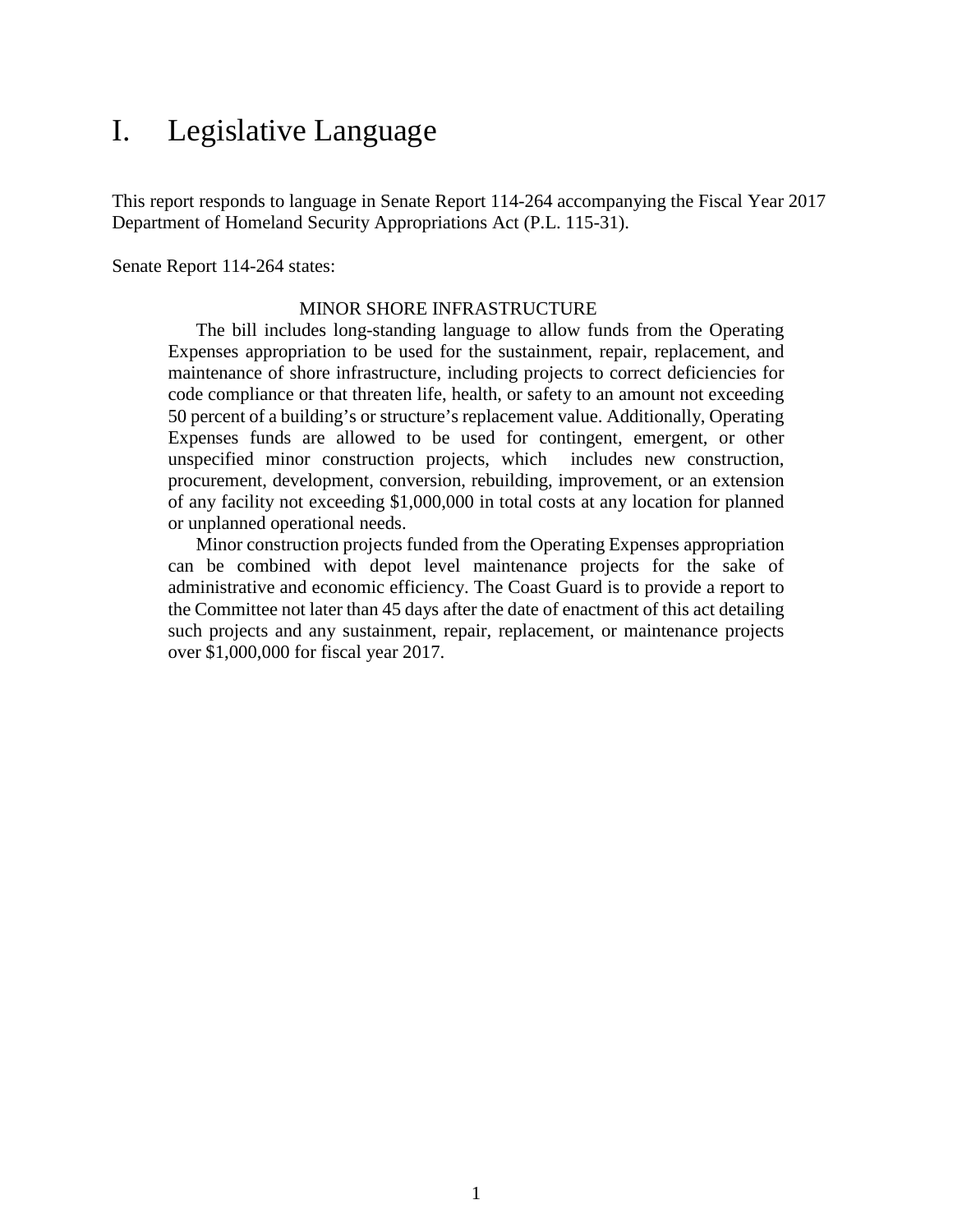## II. Minor Construction Projects: Projects Exceeding \$1 Million

Table 1 provides the Coast Guard's planned shore infrastructure projects exceeding \$1 million for execution using operating expense funds in FY 2017. The list represents 39 projects estimated at an aggregate of more than \$90 million. The list may change for a variety of reasons, such as final design development, increases/decreases in estimates due to the bidding environment, planning issues, permits, environmental concerns, etc. Also, projects currently estimated at less than \$1 million may increase and be executed on the basis of program priorities.

Projects with an asterisk at the beginning of the project title indicate projects that were submitted on the FY 2016 report but shifted into FY 2017 for execution.

<span id="page-4-0"></span>

| <b>Unit Name</b>   |        | <b>Location</b> | <b>Project Title</b>                               | <b>Estimate</b> | <b>Project Description</b>                                                                                                                                                                                                                                                                                                                                                                              |
|--------------------|--------|-----------------|----------------------------------------------------|-----------------|---------------------------------------------------------------------------------------------------------------------------------------------------------------------------------------------------------------------------------------------------------------------------------------------------------------------------------------------------------------------------------------------------------|
| <b>Base Kodiak</b> | Kodiak | AK              | <b>Water Main Maintenance</b><br>& Repairs         | \$5,187,000     | Repair approximately 7,500 linear feet of<br>failing valves and deteriorated water main<br>serving the base.                                                                                                                                                                                                                                                                                            |
| <b>Base Kodiak</b> | Kodiak | AK              | *Hangar 1 Replace Fire<br><b>Protection System</b> | \$4,128,000     | Replace obsolete 75-year-old deluge and fire<br>protection system. The FY 2016 estimate<br>was based on conceptual design and a rough<br>estimate. The project cost increased because<br>the design contractor discovered that the<br>existing gravity water supply did not have<br>sufficient pressure for the new deluge<br>systems, requiring new pumps and piping.                                  |
| <b>Base Kodiak</b> | Kodiak | AK              | *Buskin Waterline Bridge<br>Replacement            | \$3,373,508     | Replace the truss structure supporting the<br>waterline above the Buskin River and the<br>waterline that it supports. The work will<br>prevent future flooding and reduce seismic<br>risks. The project is being completed as a<br>military interdepartmental purchase request<br>with the Army Corps of Engineers (ACOE).<br>The ACOE provided the FY 2016 cost<br>estimate and undervalued the price. |
| <b>Base Kodiak</b> | Kodiak | AK              | Hangar 1 & Hangar 3<br>Replace High Bay Lights     | \$2,581,545     | Replace high bay lights in Hangars 1 and 3<br>and the stratification fans in Hangar 3.                                                                                                                                                                                                                                                                                                                  |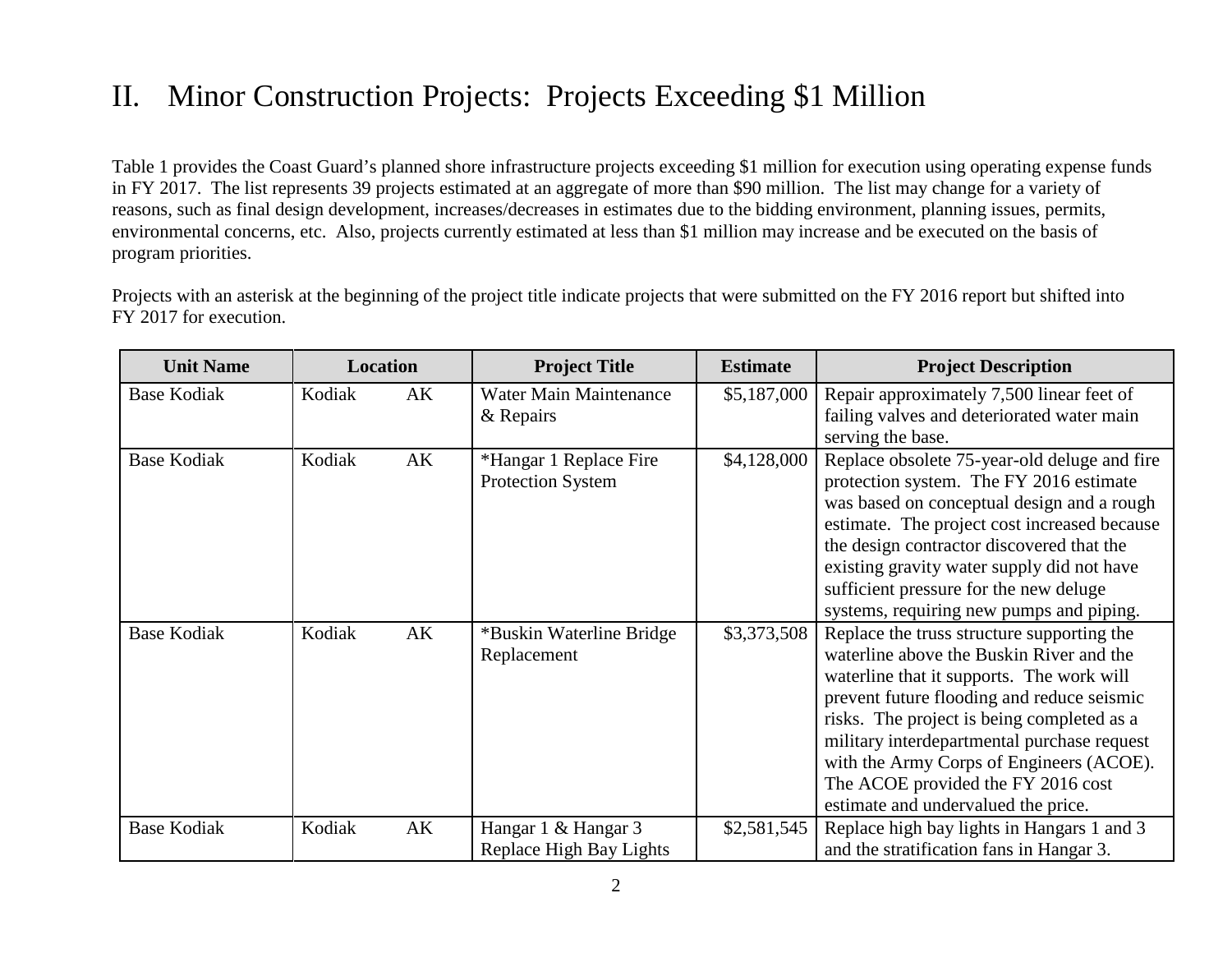| <b>Unit Name</b>                                 | <b>Location</b> |    | <b>Project Title</b>                                                                       | <b>Estimate</b> | <b>Project Description</b>                                                                                                                                                                                                                                                                                                    |
|--------------------------------------------------|-----------------|----|--------------------------------------------------------------------------------------------|-----------------|-------------------------------------------------------------------------------------------------------------------------------------------------------------------------------------------------------------------------------------------------------------------------------------------------------------------------------|
| <b>Base Kodiak</b>                               | Kodiak          | AK | <b>Fuel Farm Containment</b><br>Maintenance and Repair                                     | \$2,808,000     | Repair secondary containment storage for<br>aboveground storage tanks.                                                                                                                                                                                                                                                        |
| <b>Air Station Sitka</b>                         | Sitka           | AK | *Housing Asbestos<br>Abatement                                                             | \$2,076,096     | Remove deteriorating and exposed vinyl<br>asbestos tile and mastic contained within 12<br>housing units; replace deteriorated subfloor<br>and flooring with appropriate materials.                                                                                                                                            |
| <b>Air Station Sitka</b>                         | Sitka           | AK | Galley Maintenance &<br>Repairs                                                            | \$1,286,476     | Repair to galley mess deck dining area,<br>scullery, serving line, food prep areas,<br>storage spaces, and office spaces.                                                                                                                                                                                                     |
| <b>Sector Field Office</b><br>Valdez             | Valdez          | AK | Heating, Ventilation, & Air<br>Conditioning (HVAC)<br><b>Systems Replacement</b>           | \$1,237,598     | Replace the HVAC direct digital control<br>systems in the Marine Safety Unit and the<br>Electronic Support Detachment buildings.                                                                                                                                                                                              |
| <b>Sector Field Office</b><br>Valdez             | Valdez          | AK | *Underground Storage<br>Tanks (UST) Replacement<br>with Aboveground Storage<br>Tanks (AST) | \$1,482,795     | Replace 12 USTs with ASTs.                                                                                                                                                                                                                                                                                                    |
| <b>Aviation Training</b><br><b>Center Mobile</b> | Mobile          | AL | Medical & Dental Clinic<br>Major Maintenance &<br>Repairs                                  | \$1,455,068     | Maintenance and repairs to exterior and<br>interior components (mechanical, electric,<br>roofing, windows, etc.).                                                                                                                                                                                                             |
| <b>Base Alameda</b>                              | Alameda         | CA | *Maintenance Dredging                                                                      | \$2,800,000     | Dredge at Base Alameda National Security<br>Cutter pier and Station Golden Gate to<br>maintain operational capability. The ACOE<br>provided the FY 2016 cost estimate. By<br>nature, dredging project estimates vary<br>significantly. This specific project received<br>bids ranging from \$2.8 million to<br>\$7.2 million. |
| <b>Air Station</b><br>Sacramento                 | Sacramento      | CA | <b>Hangar Doors Repairs</b>                                                                | \$1,321,203     | Replace hangar door wheel bearings, wheel<br>guide assemblies, and seals, and repair<br>damaged concrete deck.                                                                                                                                                                                                                |
| <b>Sector San</b><br>Francisco (SF)              | Yerba<br>Buena  | CA | Slope Stabilization &<br><b>Rockfall Mitigation</b>                                        | \$1,269,406     | Stabilize hillside adjacent to Sector SF.<br>Replace existing draped mesh and fence to<br>provide slope erosion and sediment control.                                                                                                                                                                                         |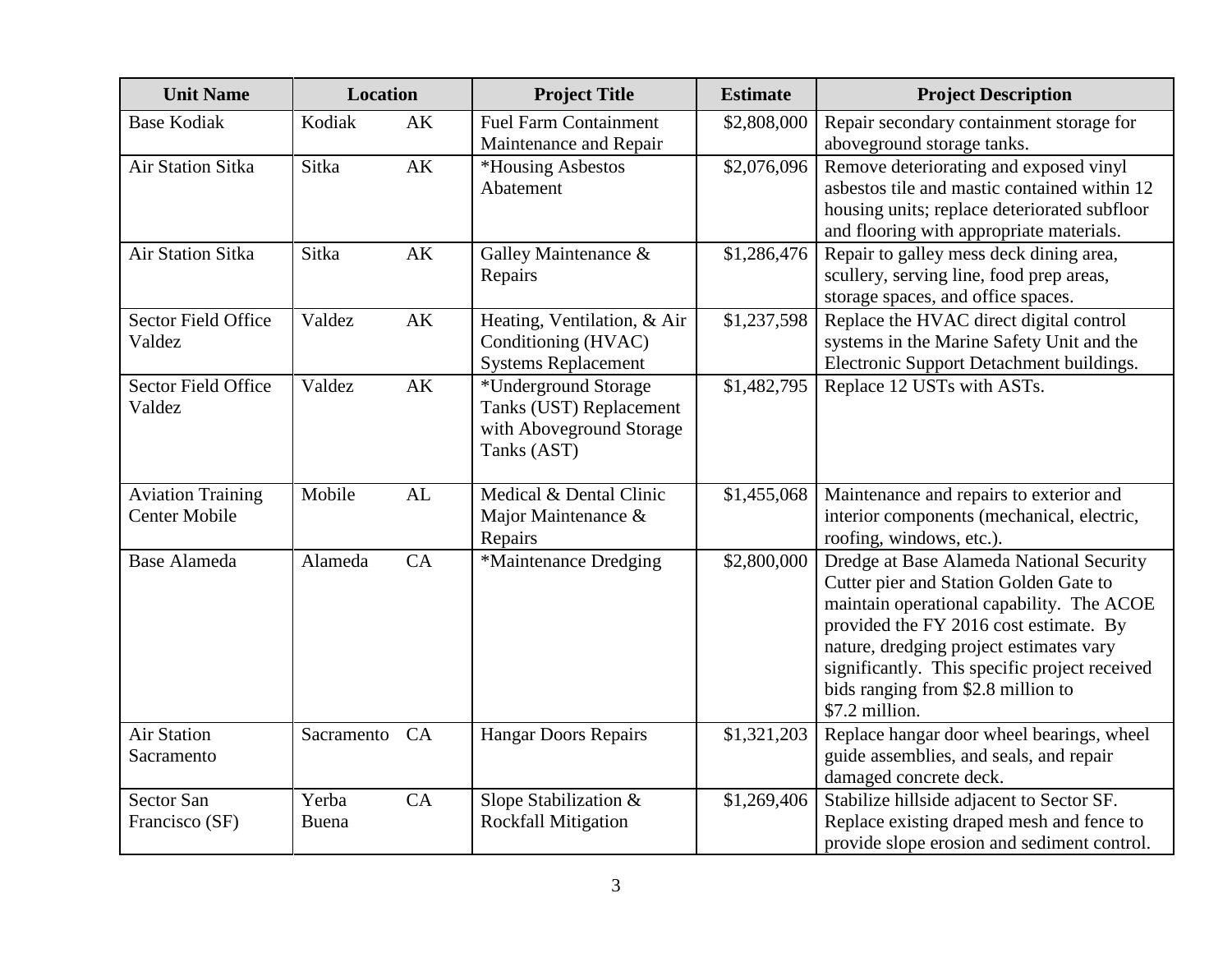| <b>Unit Name</b>                                         | Location             |                            | <b>Project Title</b>                                                               | <b>Estimate</b> | <b>Project Description</b>                                                                                                                                                                   |
|----------------------------------------------------------|----------------------|----------------------------|------------------------------------------------------------------------------------|-----------------|----------------------------------------------------------------------------------------------------------------------------------------------------------------------------------------------|
| <b>Coast Guard</b><br>Academy                            | <b>New</b><br>London | <b>CT</b>                  | Roland Hall Pool Replace<br><b>HVAC</b> Equipment                                  | \$1,367,662     | Remove and replace existing pool HVAC<br>equipment in Roland Hall.                                                                                                                           |
| <b>Air Station</b><br>Clearwater                         | Clearwater           | FL                         | Taxiways & Aprons<br>Repairs                                                       | \$1,987,231     | Repair pavements to prevent service failures.                                                                                                                                                |
| <b>Base Miami</b>                                        | Miami                | FL                         | <b>Richmond Heights</b><br><b>Building Major</b><br>Maintenance & Repairs          | \$1,317,501     | Maintenance and repairs to the HVAC<br>system and reconfigure underutilized space<br>to accommodate additional personnel.                                                                    |
| <b>Coast Guard Cutter</b><br><b>WYANCONDA</b>            | Dubuque              | IA                         | Main<br>Building/Unaccompanied<br>Personnel Housing Major<br>Maintenance & Repairs | \$1,024,000     | Maintenance and repairs to building's<br>interior spaces and exterior structure,<br>including replacement of HVAC system.<br>Includes the removal of asbestos and lead-<br>based paint.      |
| <b>Station Grand Isle</b>                                | <b>Grand Isle</b>    | LA                         | <b>Electrical Utility</b><br>Divestiture                                           | \$1,548,000     | Demolish Coast Guard-owned, medium<br>voltage electrical system and connect to<br>commercial electric service.                                                                               |
| <b>Base Cape Cod</b>                                     | Nantucket            | <b>MA</b>                  | <b>Housing Facility</b><br>Maintenance & Repairs                                   | \$3,141,000     | Replace existing asphalt shingle roofs and<br>trim on 29 housing units (13 duplex<br>buildings and 3 single family houses); repair<br>the housing maintenance shop and garage.               |
| <b>Station Pt Allerton</b><br><b>Station Castle Hill</b> | Hull<br>Newport      | <b>MA</b><br><sub>RI</sub> | Fueling System Repair &<br>Replace                                                 | \$1,037,000     | Repair and replace marine fueling system<br>components.                                                                                                                                      |
| Aids to Navigation<br>(ATON) Team<br><b>Baltimore</b>    | <b>Baltimore</b>     | <b>MD</b>                  | <b>Upper Chesapeake Bay</b><br><b>ATON Repairs</b>                                 | \$1,405,495     | Repair six major ATON structures in the<br>upper Chesapeake Bay.                                                                                                                             |
| <b>Coast Guard Yard</b>                                  | <b>Baltimore</b>     | <b>MD</b>                  | <b>Unaccompanied Personnel</b><br>Housing Maintenance &<br>Alteration              | \$1,985,685     | Replace roof and reconfigure attic floor to<br>correct ceiling and mold damage caused by<br>roof leaks; replace HVAC equipment;<br>upgrade fire protection; and expand existing<br>berthing. |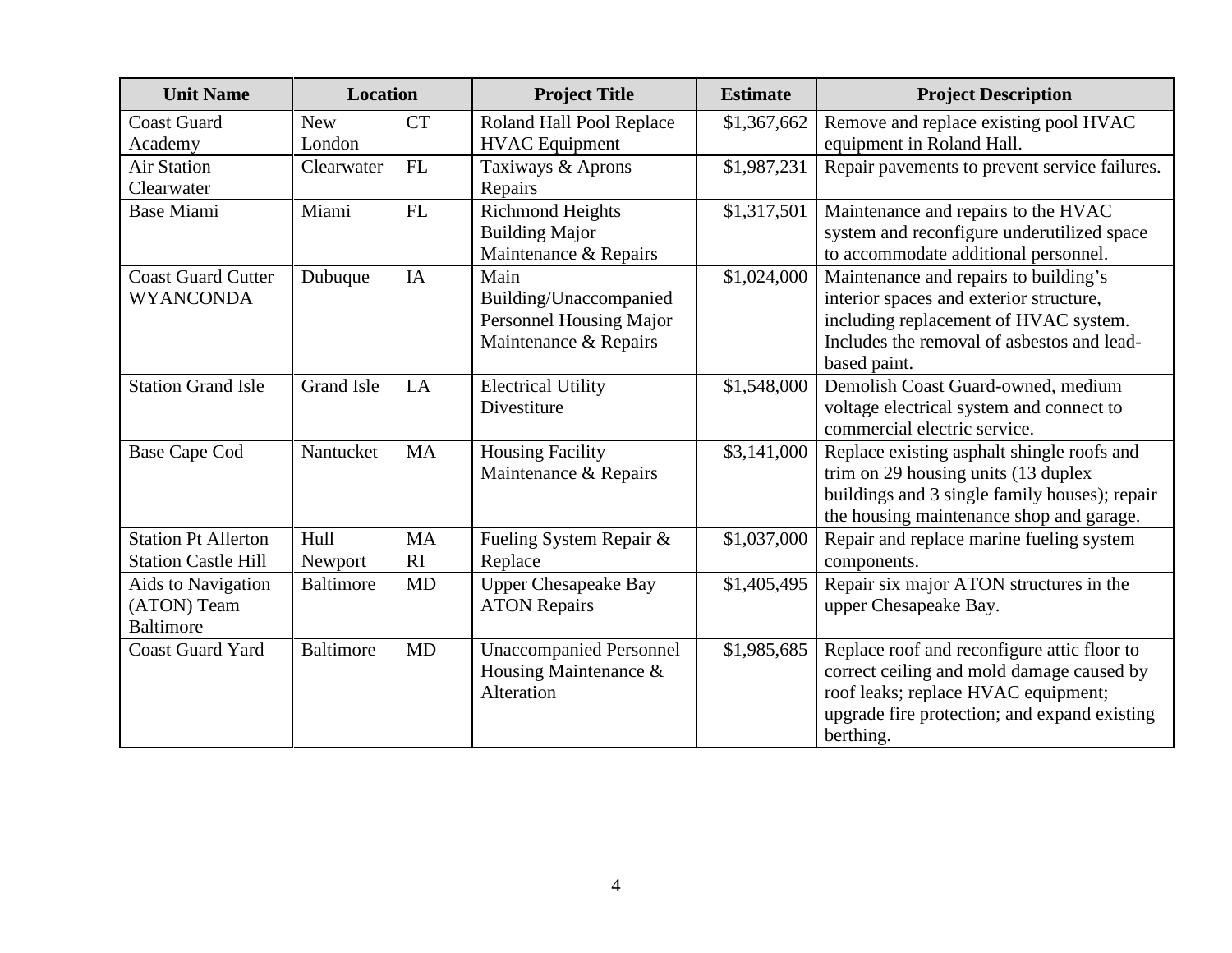| <b>Unit Name</b>                             | <b>Location</b>   |           | <b>Project Title</b>                                           | <b>Estimate</b> | <b>Project Description</b>                                                                                                                                                                                                                                           |
|----------------------------------------------|-------------------|-----------|----------------------------------------------------------------|-----------------|----------------------------------------------------------------------------------------------------------------------------------------------------------------------------------------------------------------------------------------------------------------------|
| <b>Station Rockland</b>                      | Rockland          | <b>ME</b> | <b>Waterfront Facilities</b><br>Maintenance & Repairs          | \$3,688,000     | Repair 2,000 square yards of waterfront<br>facilities including: dislodged granite stones,<br>large voids/localized failures, sinkholes,<br>bulging/bowing of the wall, and loss of fill<br>material underneath the waterfront's<br>concrete; repair floating docks. |
| <b>Sector Northern</b><br>New England        | South<br>Portland | <b>ME</b> | Buildings $1 & 2$<br>Maintenance & Repairs                     | \$2,639,000     | Repair exterior masonry; replace roofs;<br>repair HVAC system; perform electrical<br>system maintenance; update buildings to<br>maintain code compliance; perform water<br>intrusion prevention work.                                                                |
| <b>Sector Northern</b><br>New England        | South<br>Portland | <b>ME</b> | <b>Waterfront Facilities</b><br>Maintenance & Repairs          | \$6,464,000     | Relocate steel sheet pile bulkhead; install<br>anodes; repair sheet pile holes; replace fill<br>material; install steel coating system for<br>sheet pile bulkheads; replace structural tie<br>rods support sheet pile bulkheads; repair<br>floating docks.           |
| <b>Air Station Detroit</b>                   | Detroit           | MI        | Hangar Maintenance &<br>Repairs                                | \$3,025,879     | Repaint hangar floor; replace radiant heating<br>system (including piping, boilers, and<br>circulation pump); replace HVAC<br>equipment; update lighting to meet aviation<br>standards.                                                                              |
| <b>Coast Guard Cutter</b><br><b>KICKAPOO</b> | Vicksburg         | <b>MS</b> | Main Building Major<br>Maintenance & Repairs                   | \$1,143,516     | Maintenance and repairs throughout the<br>entire main building (interior, exterior, and<br>structural repairs), including the removal of<br>asbestos and lead-based paint.                                                                                           |
| <b>Base Elizabeth City</b>                   | Elizabeth<br>City | NC        | Roads, Parking, and<br>Hangar Apron<br>Maintenance and Repairs | \$4,365,292     | Maintenance and repair of roadways,<br>parking, and hangar building apron areas to<br>prevent service failures.                                                                                                                                                      |
| <b>Training Center</b><br>Cape May           | Cape May          | NJ        | <b>James Hall Concrete Deck</b><br>Repairs                     | \$3,388,178     | Repair concrete floor to address section loss<br>and exposed rebar.                                                                                                                                                                                                  |
| <b>Sector NY</b>                             | Fort<br>Wadsworth | <b>NY</b> | Bldg 212/215 Repairs &<br>Code Compliance                      | \$1,974,000     | Repairs to the HVAC system and fire<br>protection code repairs.                                                                                                                                                                                                      |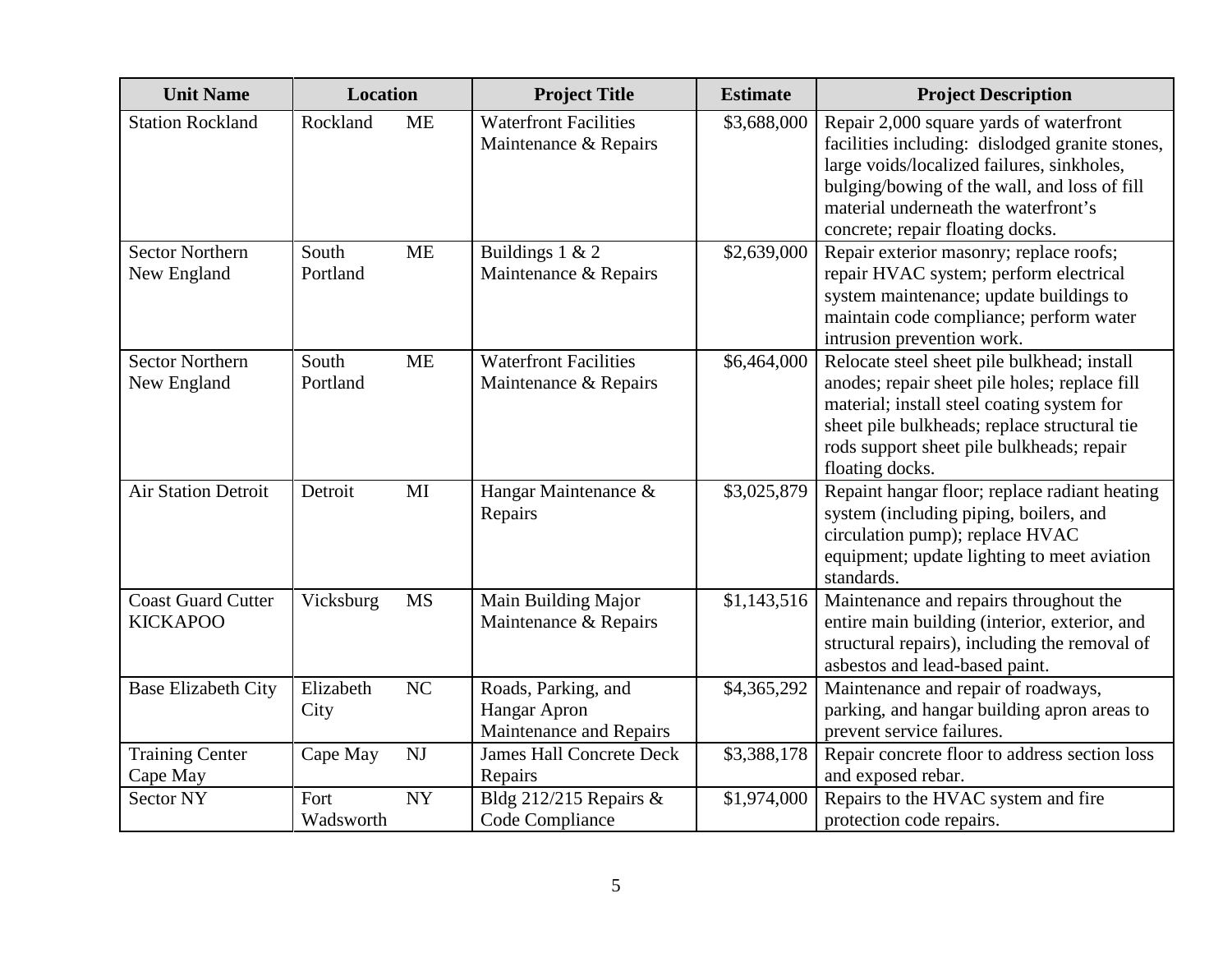| <b>Unit Name</b>                                                     | <b>Location</b>              |                 | <b>Project Title</b>                                    | <b>Estimate</b> | <b>Project Description</b>                                                                                                                                                                                                                                                                                                                                                                                                   |
|----------------------------------------------------------------------|------------------------------|-----------------|---------------------------------------------------------|-----------------|------------------------------------------------------------------------------------------------------------------------------------------------------------------------------------------------------------------------------------------------------------------------------------------------------------------------------------------------------------------------------------------------------------------------------|
| <b>Station Eatons Neck</b><br><b>Sector Field Office</b><br>Moriches | New Port<br>East<br>Moriches | NY<br><b>NY</b> | Fueling System Repair &<br>Replace                      | \$1,233,000     | Repairs and replacement of marine fueling<br>system components.                                                                                                                                                                                                                                                                                                                                                              |
| Sector Columbia<br>River                                             | Astoria                      | <b>OR</b>       | Housing Maintenance &<br>Repairs Grey Harbor<br>Phase 2 | \$1,313,792     | Exterior repairs to 12 housing buildings<br>(duplexes and triplexes) to replace roof,<br>siding, and windows, and to repair exterior<br>components.                                                                                                                                                                                                                                                                          |
| <b>Station South Padre</b><br>Island                                 | South<br>Padre<br>Island     | <b>TX</b>       | All Purpose Building<br>Major Maintenance &<br>Repairs  | \$1,911,080     | Maintenance and repairs throughout the<br>entire main building (interior, exterior, and<br>structural repairs), including the construction<br>of a new addition to support operational<br>readiness.                                                                                                                                                                                                                         |
| <b>Base Portsmouth</b>                                               | Portsmouth                   | <b>VA</b>       | *South & North Pier<br>Repairs                          | \$2,471,705     | Replace torn and missing pile jackets; clean<br>or replace all corroded reinforcing steel;<br>replace concrete to provide sufficient cover<br>to the reinforced steel. The initial FY 2016<br>estimate was based on conceptual design and<br>a rough estimate. The project cost increased<br>because of a complete cost estimate based on<br>a detailed project scope with specific<br>quantities and current market prices. |
| <b>Base Portsmouth</b>                                               | Portsmouth                   | <b>VA</b>       | <b>Waterfront Structure</b><br>Repairs                  | \$2,650,034     | Repairs to existing bulkhead to include:<br>replacement of fender system, repair of<br>corrosion holes in steel sheet pile bulkhead,<br>replacement of bulkhead concrete facing on<br>outboard side and concrete caps, replacement<br>of concrete and asphalt behind bulkhead, and<br>installation of cathodic protection.                                                                                                   |
| <b>Training Center</b><br>Yorktown                                   | Yorktown                     | <b>VA</b>       | Building 209 Equipment<br>Repairs                       | \$2,535,098     | Replace galley hoods and fire protection<br>system, including installation of supporting<br>fire detection, HVAC, and electrical<br>components necessary to operate<br>replacement hoods.                                                                                                                                                                                                                                    |
| <b>Training Center</b><br>Yorktown                                   | Yorktown                     | <b>VA</b>       | Dredge Wormley Creek                                    | \$3,321,100     | Dredge to maintain operational capability.                                                                                                                                                                                                                                                                                                                                                                                   |